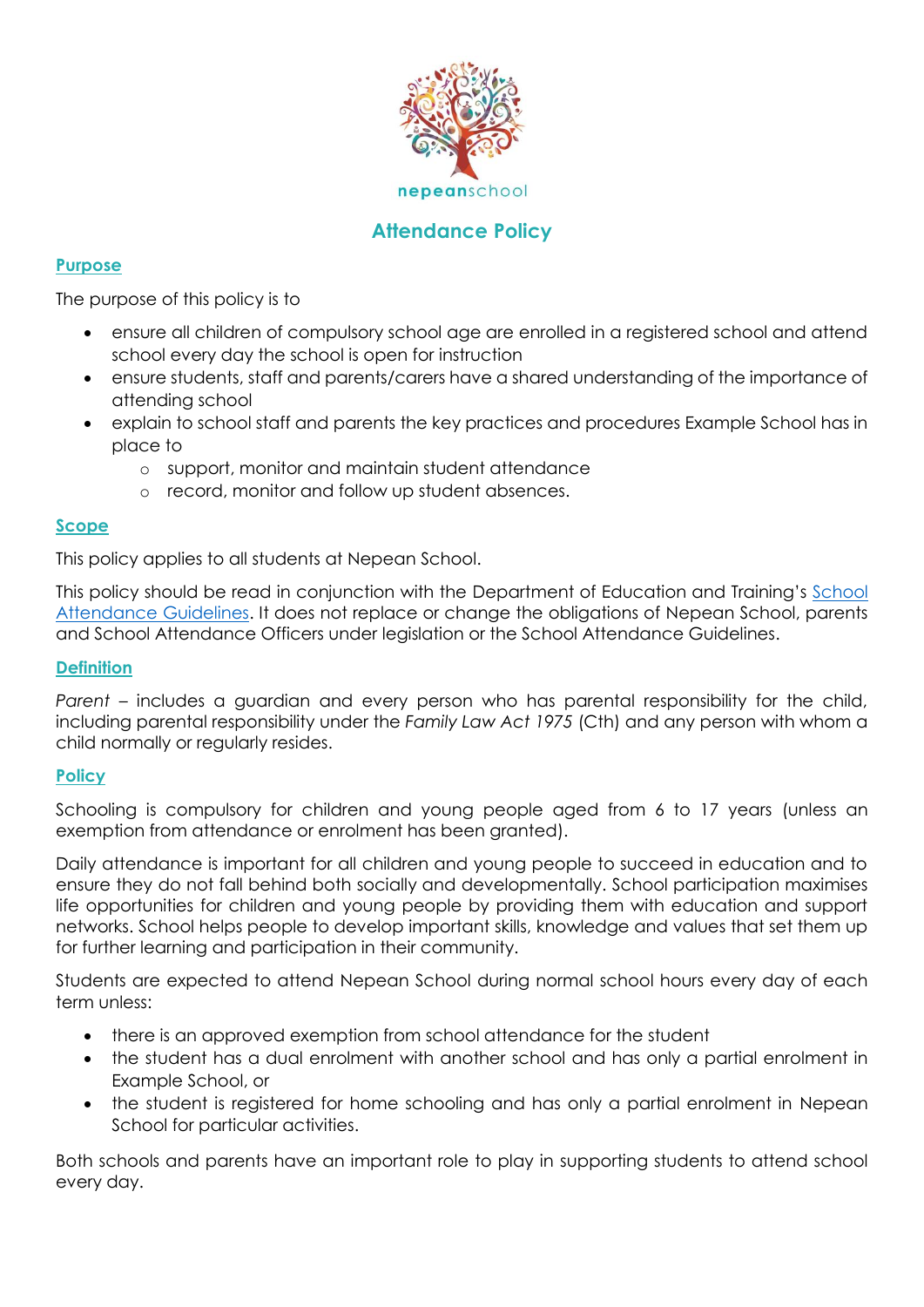Nepean School believes all students should attend school all day, every day when the school is open for instruction and is committed to working with its school community to encourage and support full school attendance.

Our school will identify individual students or cohorts who are vulnerable and whose attendance is at risk and/or declining and will work with these students and their parents to improve their attendance through a range of interventions and supports.

Students are committed to attending school every day, arriving on time and are prepared to learn. Our students are encouraged approach a teacher and seek assistance if there are any issues that are affecting their attendance.

Nepean School parents are committed to ensuring their child/children attend school on time every day when instruction is offered, to communicating openly with the school and providing valid explanations for any absence.

Parents will communicate with the relevant staff at Nepean School about any issues affecting their child's attendance and work in partnership with the school to address any concerns.

Parents will provide a reasonable explanation for their child's absence from school and endeavour to schedule family holidays, appointments and other activities outside of school hours.

# **Supporting and promoting attendance**

Nepean School's *Student Wellbeing and Engagement Policy* supports student attendance.

# **Recording attendance**

Nepean School must record student attendance twice per day. This is necessary to:

- meet legislative requirements
- discharge Example School's duty of care for all students
- meet Victorian Curriculum and Assessment Authority requirements for VCE students

Attendance will be recorded by the classroom teacher at start of the school day and after lunch using eCASES.

If students are in attendance at a school approved activity, the teacher in charge of the activity will record them as being present.

If students are in attendance at a school approved activity, the teacher in charge of the activity will record them as being present.

### **Recording absences**

For absences where there is no exemption in place, a parent must provide an explanation on each occasion to the school.

Parents should notify Nepean School of absences by:

contacting the School Absence Line

If a student is absent on a particular day and the school has not been previously notified by a parent, or the absence is otherwise unexplained, Nepean School will notify parents by telephone or other method of notification. Nepean School will attempt to contact parents as soon as practicable on the same day of the unexplained absence, allowing time for the parent to respond.

If contact cannot be made with the parent (due to incorrect contact details), the school will attempt to make contact with any emergency contact/s nominated on the student's file held by the school, where possible, on the day of the unexplained absence.

Nepean School will keep a record of the reason given for each absence. The principal will determine if the explanation provided is a **reasonable excuse** for the purposes of the parent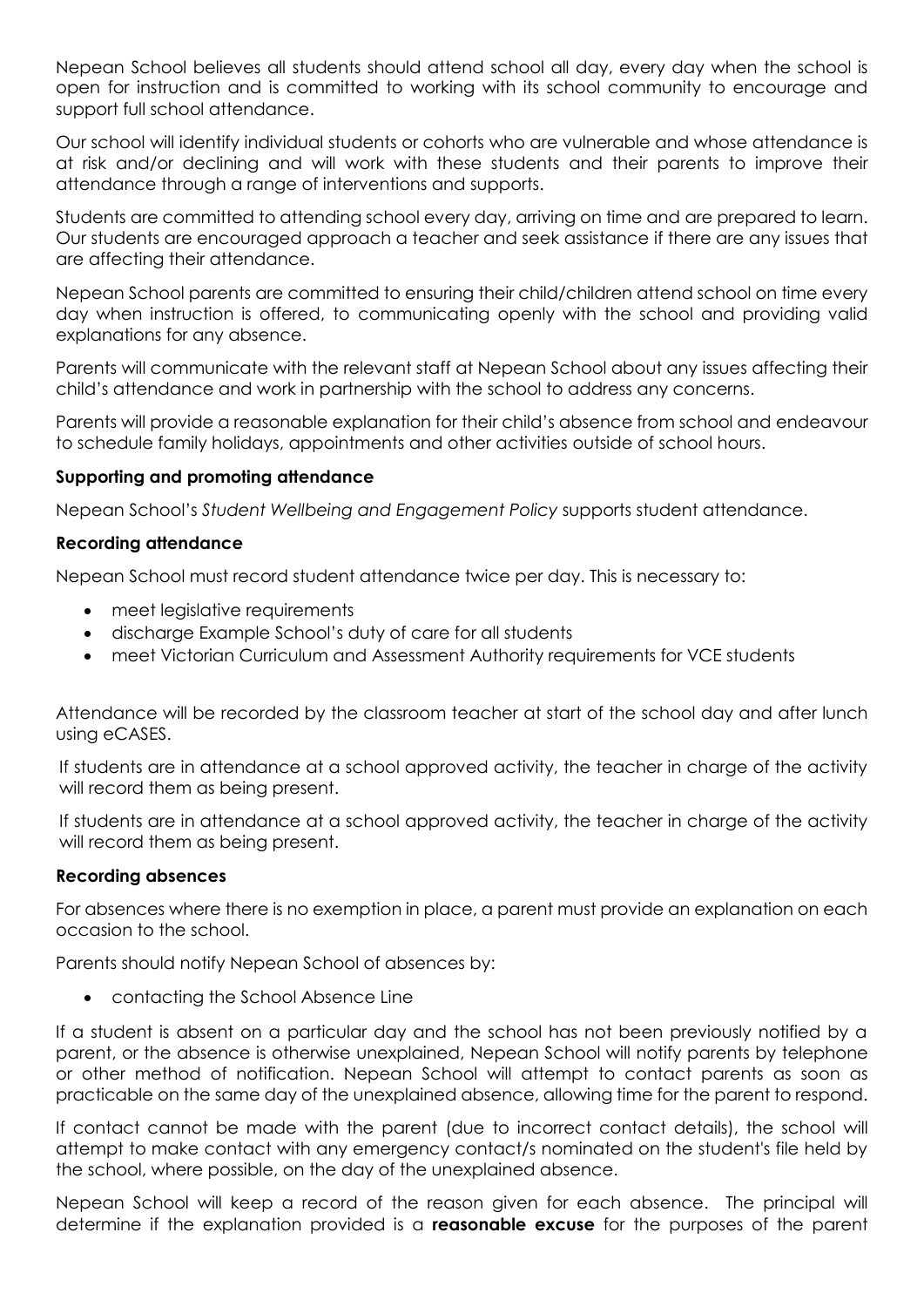meeting their responsibilities under the *Education Training Reform Act 2006* and the School Attendance Guidelines.

If Nepean School considers that the parent has provided a **reasonable excuse** for their child's absence the absence will be marked as '**excused absence**'.

If the school determines that no reasonable excuse has been provided, the absence will be marked as '**unexcused absence**'.

The Principal has the discretion to accept a reason given by a parent for a student's absence. The Principal will generally excuse:

- medical and dental appointments, where out of hours appointments are not possible or appropriate
- bereavement or attendance at the funeral of a relative or friend of the student, including a student required to attend Sorry Business
- school refusal, if a plan is in place with the parent to address causes and support the student's return to school
- cultural observance if the parent/carer notifies the school in advance
- family holidays where the parent notifies the school in advance

If no explanation is provided by the parent within 10 school days of an absence, it will be recorded as an 'unexplained absence' and recorded on the student's file.

Parents will be notified if an absence has not been excused.

# **Managing non-attendance and supporting student engagement**

Where absences are of concern due to their nature or frequency, or where a student has been absent for more than five days, Nepean School will work collaboratively with parents, the student, and other professionals, where appropriate, to develop strategies to improve attendance, including:

- establishing an Attendance Student Support Group
- implementing a Return to School Plan
- implementing an Individual Education Plan
- implementing a Student Absence Learning Plan for students who will be absent for an extended period
- arranging for assistance from relevant student wellbeing staff.

We understand from time to time that some students will need additional supports and assistance, and in collaboration with the student and their family, will endeavour to provide this support when it is required,

# **Referral to School Attendance Officer**

If Nepean School decides that it has exhausted strategies for addressing a student's unsatisfactory attendance, we may, in accordance with the School Attendance Guidelines refer the nonattendance to a School Attendance Officer in the South Eastern Regional Victoria for further action.

If, from multiple attempts to contact with a parent, it becomes apparent that a student will not be returning to the school, the principal may make a referral to a School Attendance Officer if:

- the student has been absent from school on at least five full days in the previous 12 months where:
	- o the parent has not provided a reasonable excuse for these absences; and
	- o measures to improve the student's attendance have been undertaken and have been unsuccessful
- the student's whereabouts are unknown and:
	- o the student has been absent for 10 consecutive school days; or
	- o no alternative education destination can be found for the student.